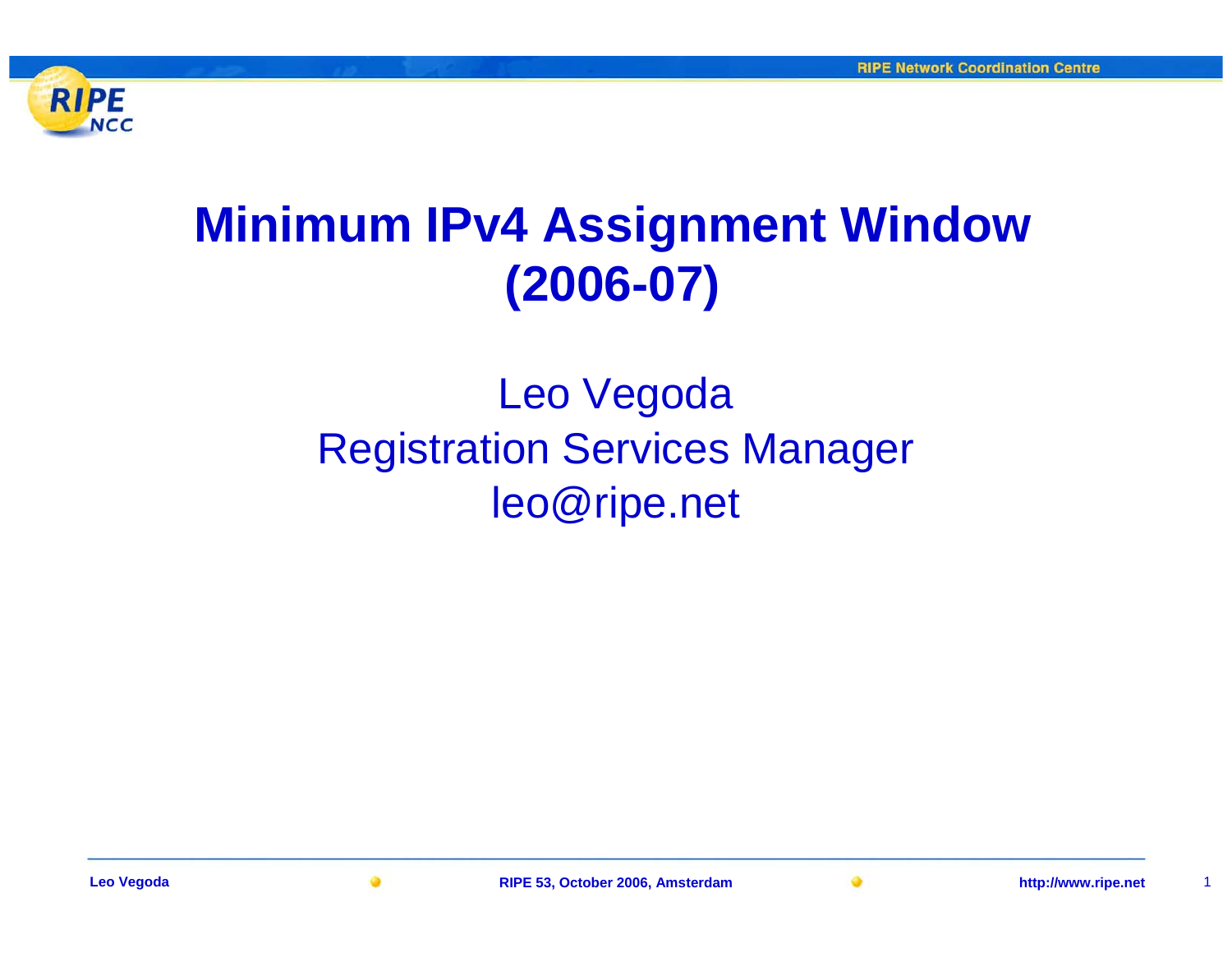

- Raise minimum AW from 0 to /21
- No change to maximum sub-allocation size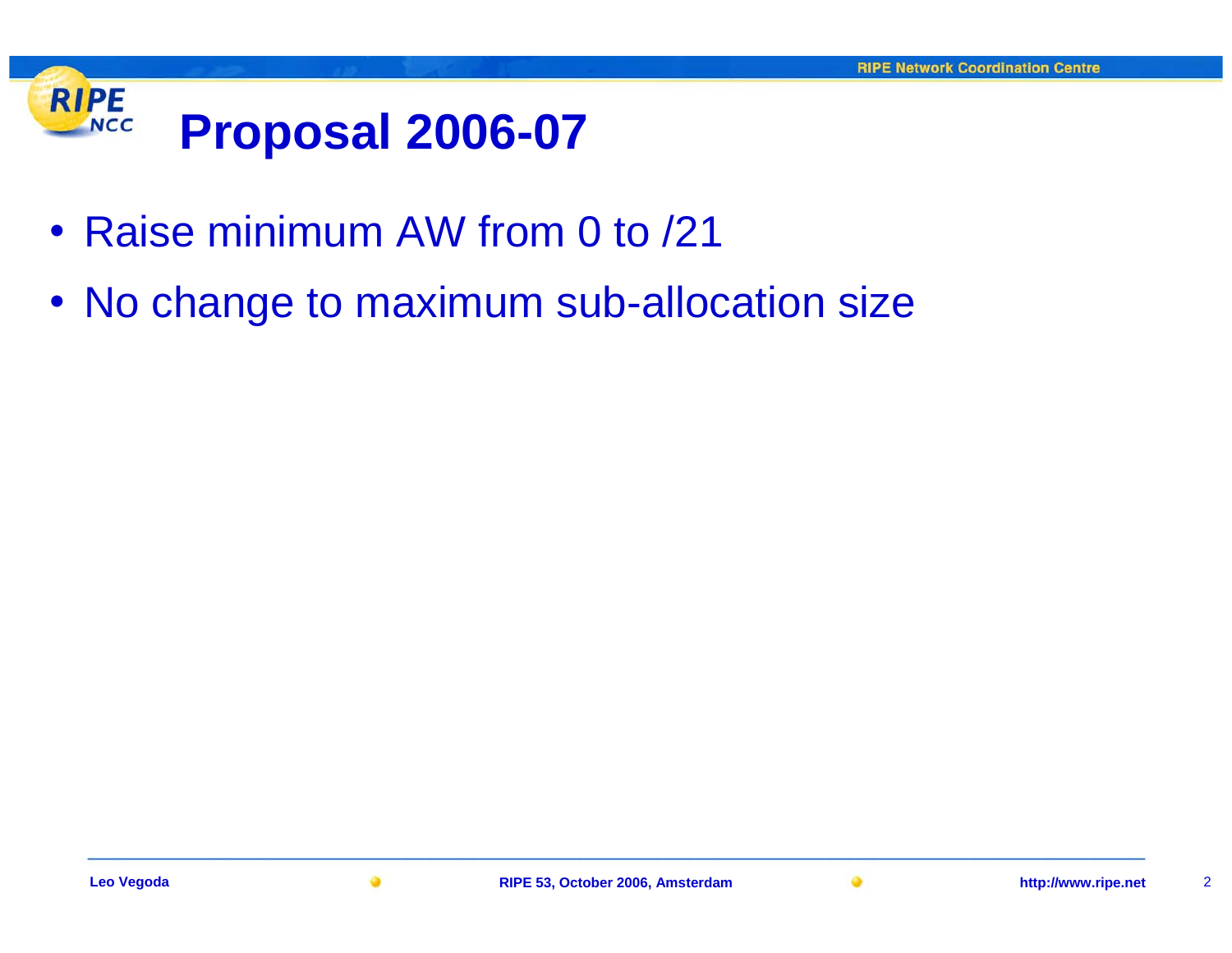#### **RIPE AW History NCC**

- 1993 recommended as /19
- 1995 minimum of 0 and maximum of /19
- 1999 maximum removed
- 2001 LIR infrastructure AW introduced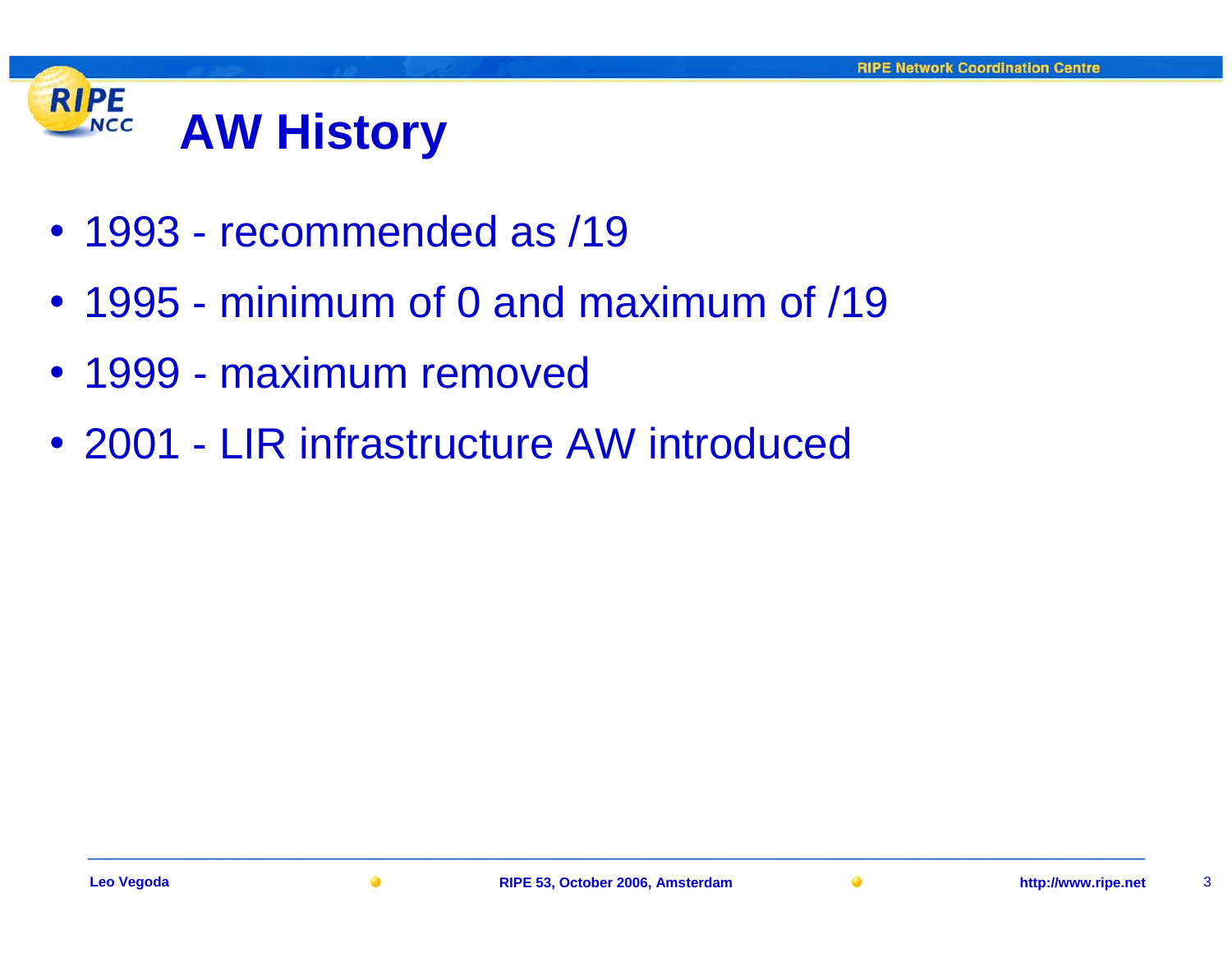

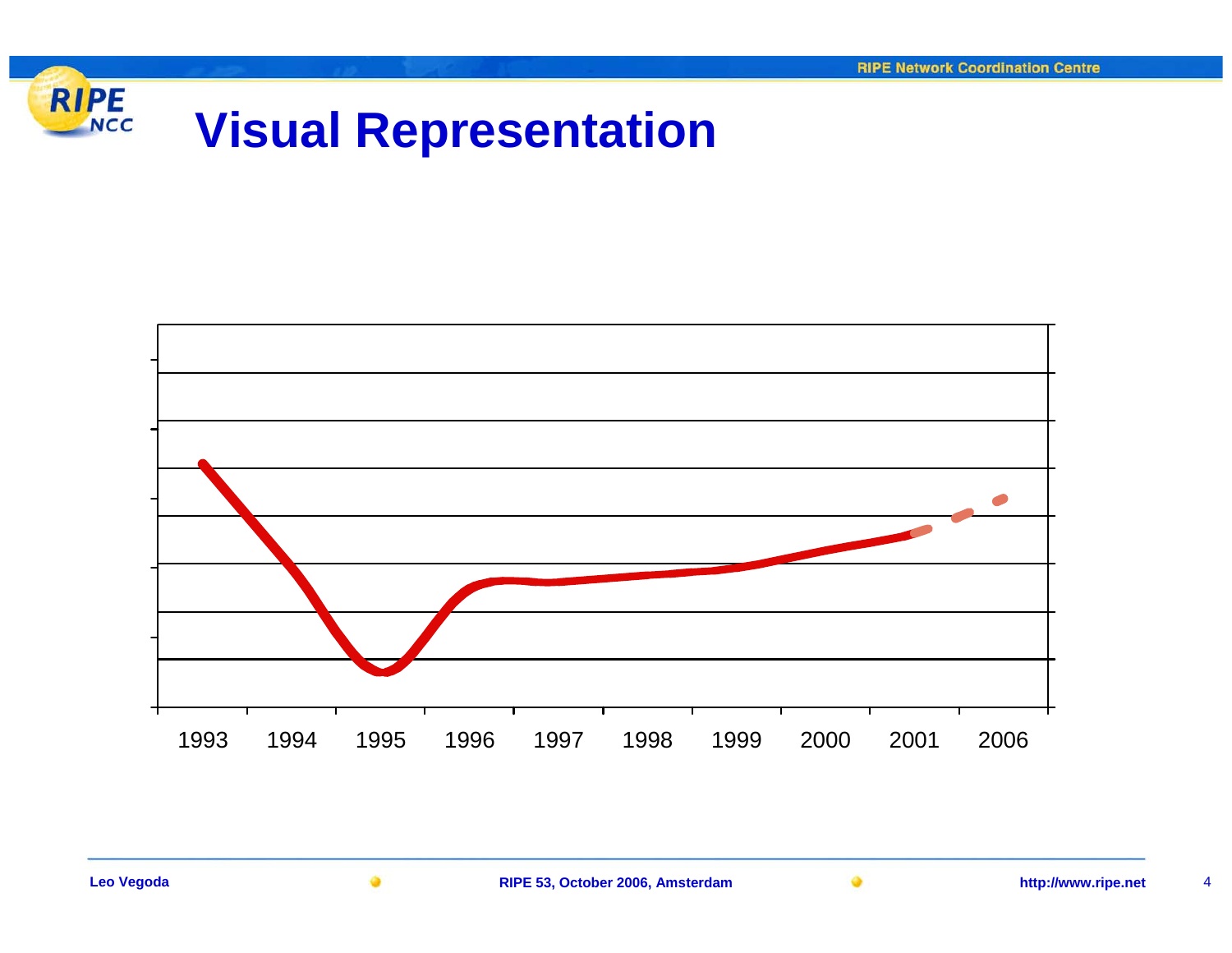#### **RIPE RIPE Policies Better UnderstoodNCC**

- More training courses available
- More staff trained
- Courses in more countries
- On-line material at <http://e-learning.ripe.net>
- Webcasts of training courses planned for Q1 2007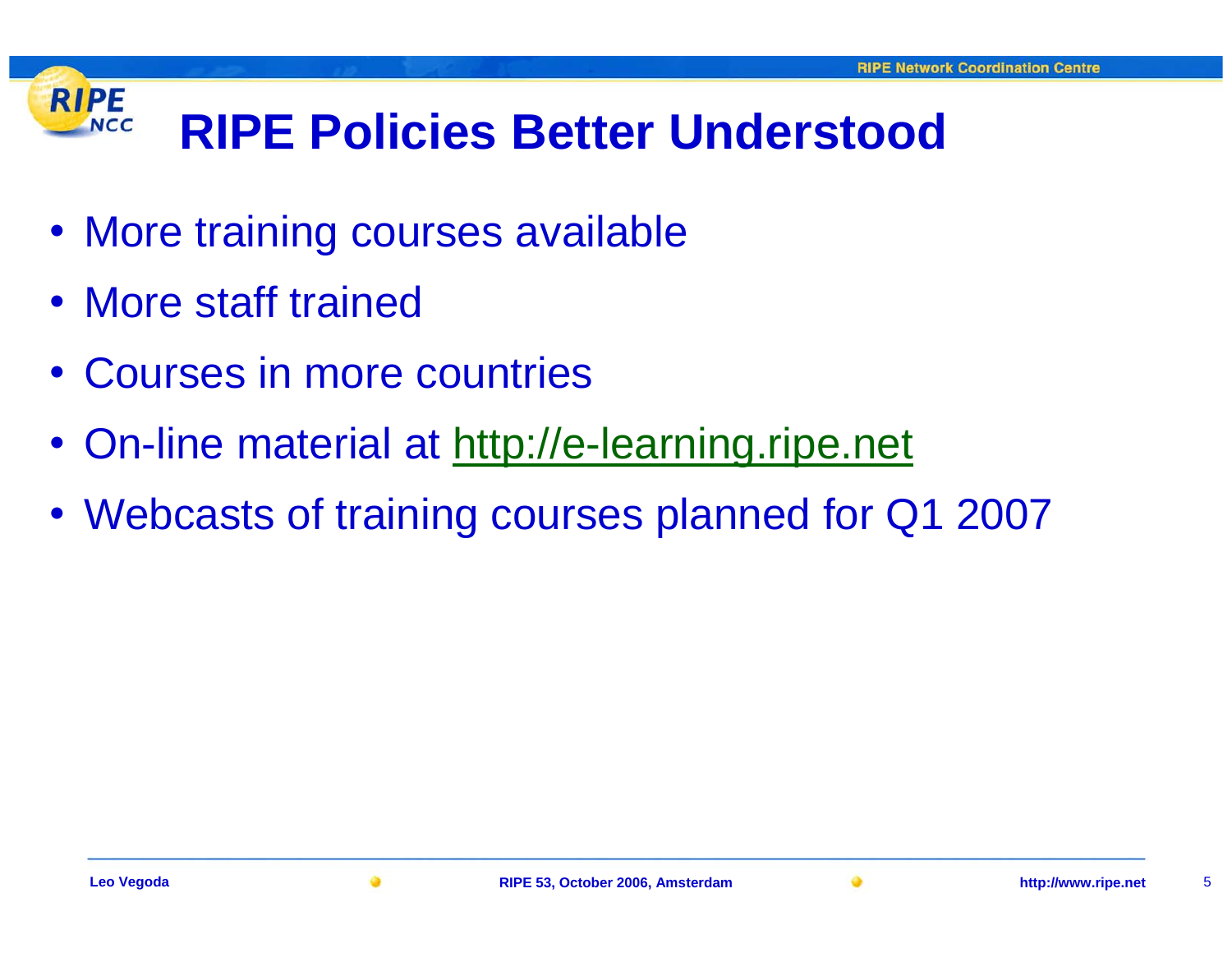#### **RIPE LIR: Expected Impact NCC**

- Provisioning processes could be streamlined
- New staff at LIRs may need closer supervision when making assignments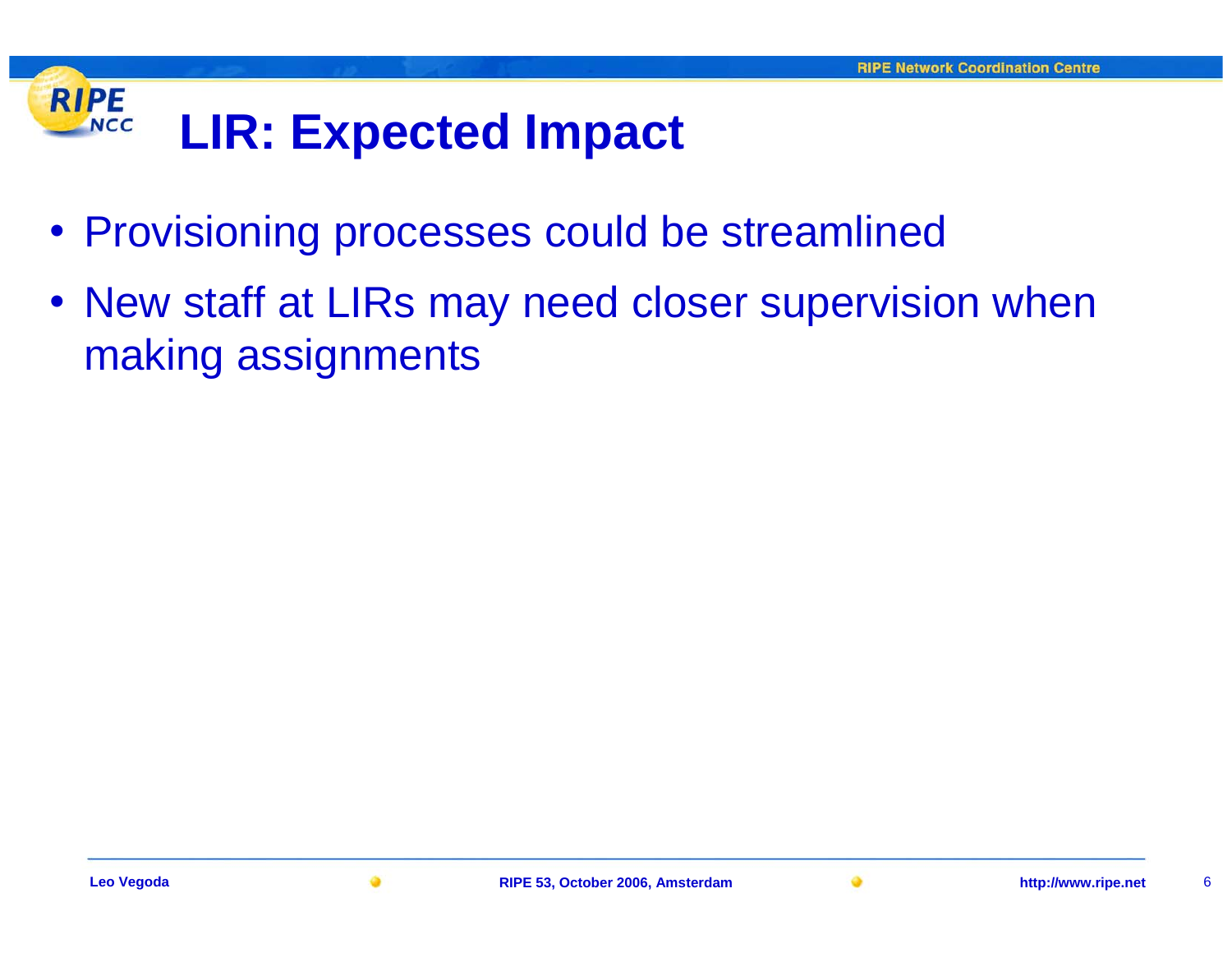#### **RIPE RIPE NCC: Expected Impact NCC**

- Focus moves
	- $\mathcal{L}_{\mathcal{A}}$ - from 'second opinion' requests
	- $\mathcal{L}_{\mathcal{A}}$ - to additional allocation requests
- Additional pro-active audits
- LIRs ignoring RIPE policies may **not** qualify for another allocation